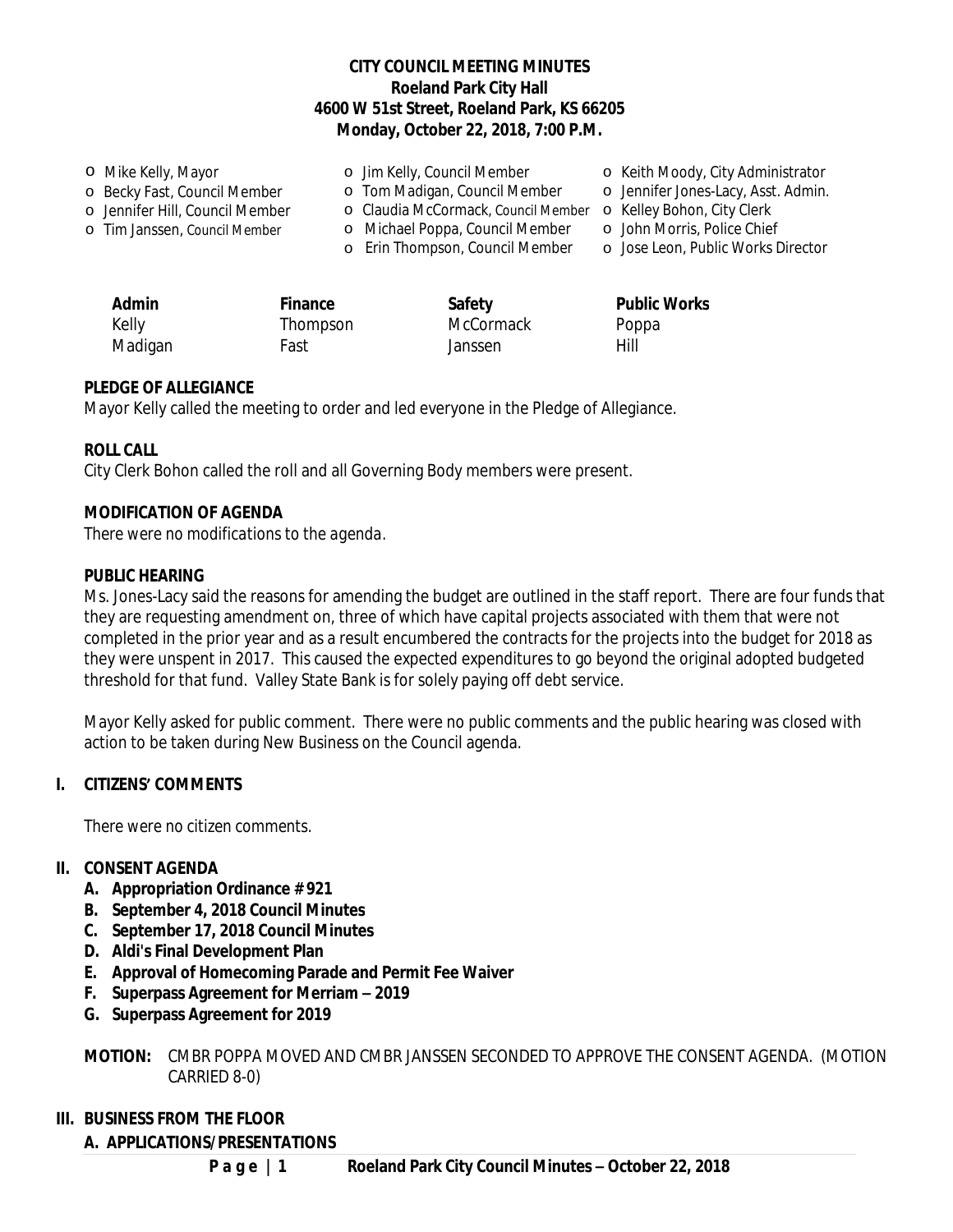# **1. Park2Park – Laura Steele**

Mayor Kelly recognized Ms. Laura Steele, who organized the Park2Park event which took place on September 29<sup>th</sup>. He said it was an incredible gesture of goodwill for the community and he had a great time. He also thanked Ms. Steele for all the hard work that she and her committee put into this event.

Ms. Steele thanked the Governing Body for their support. She provided a summary of the events that took place during the Park2Park Run. She said there were about 98 people who registered for the event, but because of the weather about 70 people turned out. They did raise a net total of about \$3,500 for the City's parks. She is pleased with the response for their first year and attributed part of their success to the support of the Governing Body, the generosity of the Community Center and the Police Department.

After the event, Ms. Steele sent out a survey of the event to the participants. Overall, the responses were positive. They thought Roeland Park was a beautiful city and the route was pretty. They didn't like the hill on Nall, but in all, a lot of good feedback about the event.

They looked for ways to reach to participants on Facebook and social media tried to draw attention to the supporting entities. They also had greenspace introductions, which were a series of posts on social media telling people where the spaces were and when runners could expect to see that.

(Videotape of Event Highlights Showed to the Governing Body)

The date has been set for next Park2Park Run on September 28, 2019.

# **IV. MAYOR'S REPORT**

# **A. Kansas Family and Community Education Week Proclamation**

Mayor Kelly read the Kansas Family and Community Education Week Proclamation for the week of October 14-20, 2018, into the record.

**MOTION:** CMBR POPPA MOVED AND CMBR MADIGAN SECONDED TO ADOPT THE KANSAS FAMILY AND COMMUNITY EDUCATION WEEK PROCLAMATION. (MOTION CARRIED 8-0)

### **V. WORKSHOP AND COMMITTEE REPORTS**

*There were no reports given.*

# **VI. REPORTS OF CITY LIAISONS**

Mayor Kelly said the minutes for all four committees were posted in the packet.

### **A. Pool Advisory Committee Report**

CMBR Madigan said the minutes are quite extensive, but he wanted to address a couple of items. Water's Edge has not completed their scenario analysis of the different operating modals. Their intent is to have that information for the committee at their 11/14 meeting. They had a walk-through at their last meeting and an item of major importance was the male changing room. River's Edge presented several ideas with five individual showers and the goal is to have things complete by the time the City takes over management so that they are in compliance. Johnson County Parks and Recreation is contacting other pools to determine what their fees are and will report those findings to the committee. Repairs are continuing at the pool and they're addressing the height of the diving pool. The bulkhead has been removed to be repaired.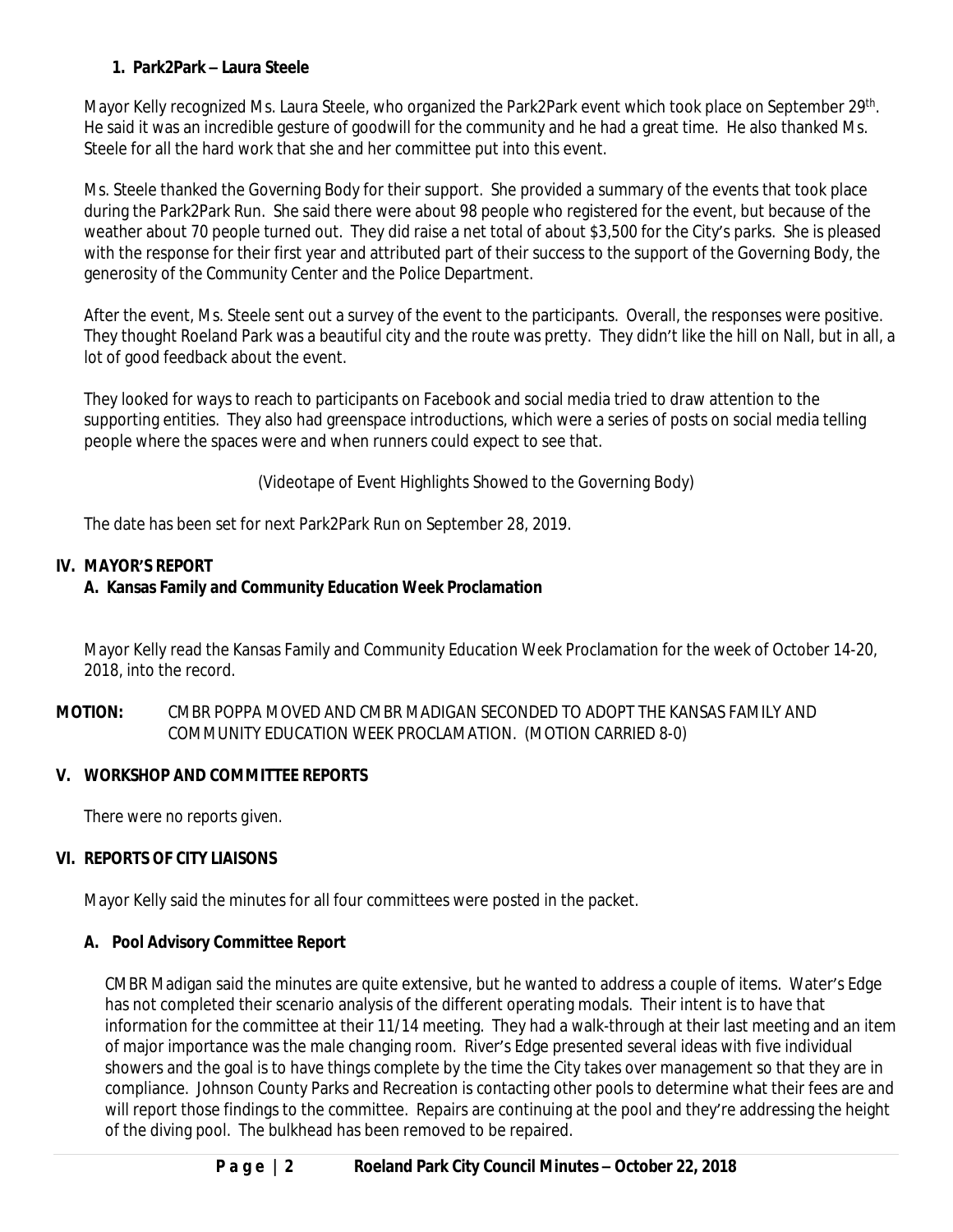## **B. Ad Hoc Development**

CMBR Kelly said that the Prospect Number 1 should have their contractor pricing this week and hopefully they will have a proforma proposal early next week.

### **C. Arts Committee**

CMBR Poppa said they are working on solidifying their timeline for procurement, removal and restoration of the art pieces on Roe and will have that final information to City staff this week.

#### **D. Parks Committee**

*No report was given.*

#### **VII. UNFINISHED BUSINESS**

#### **VIII. NEW BUSINESS**

# **A. Agreement with Artist for R Park Sculpture**

Gretchen Davis discussed the sculpture to be created by Jorge Blanco and the fundraising efforts so far. The Citizen Sculpture Initiative for R Park is a group of 11 residents who have worked to bring this sculpture to the park. She thanked the Arts Advisory and Parks Committees and the Governing Body for their support. She said City staff has been a constant and gracious help all along the way. They have fundraised 99 percent of the project goal from more than 330 individuals, 10 businesses, and 5 foundations. They only need to raise \$596 to reach their goal. They will have a fundraiser at Houlihan's on November 10th and 11th and 15 percent of food sales will come back to the R Park sculpture project. They are willing to repeat that event in February. If they have reached their goal for the sculpture, they will put that money toward the pavilion. She asked patrons to thank the manager for Houlihan's for their continuing generosity.

Last June, they had a meet-the-artist and homemade pie event, which saw a great turnout and was standing room only. People enjoyed meeting the artist and they are certain his piece will reflect his joy and personality.

The sculpture will be focused on community art education. Judy Hyde will have an article in the upcoming Roeland Parker about why public art is important in a community. They have publicized information about the sculpture and the artist on social media and newspapers. They are also going to Roeland Park elementary schools to teach about the sculpture and the artist to grades 1-3 during their art class. They will also lead an art activity with the students who will be given an opportunity to enter the sculpture naming contest.

After City Council approves the contract it will be signed by the City and the artist before the end of October. That will give him six months to fabricate the sculpture. Half of the price will be forwarded to the artist which is \$22,000. He will use that money to purchase materials. The materials are heavy aluminum with a powdercoated paint finish.

The sculpture naming contest is going on well and they have received a lot of entries. The deadline for submissions is December 31<sup>st</sup>. The Arts Committee and the sculpture group will choose the top five and those names will go to the artist and the artist will make the final choice. That will be announced in March of 2019. The winner will receive a \$50 Houlihan's gift certificate and their photo and the story will be publicized. That person will also get personal recognition the day of the sculpture dedication, which is scheduled for June of 2019.

Jared Luby, a local engineer, will be consulting with the artist and designing a sculpture foundation during the winter. In April, Ian Duncan, under the supervision of Public Works, will construct the foundation. In early to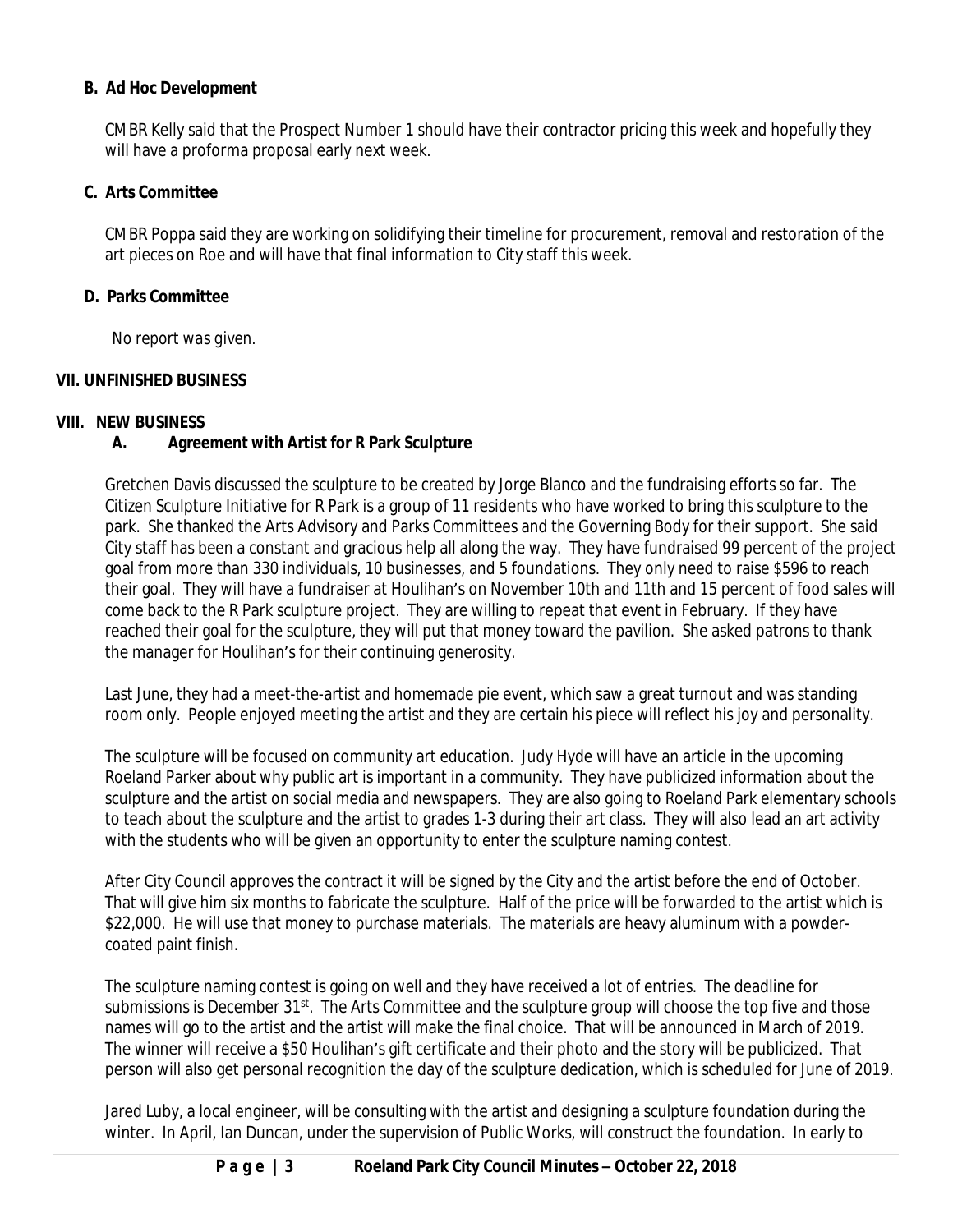mid-May, the sculpture will be shipped to the City with oversight by the artist and the Public Works department. An artist's reception for the public will be held shortly after the sculpture is installed. Midtown Signs will install a sculpture plaque. The dedication is planned for end of June 2019, working with all committees participating in the celebration. The gift of the sculpture to the City will remain an iconic symbol of the progress of the City of Roeland Park and a tribute to all teachers, students and the former Roeland Park elementary school which was erected the same year the City of Roeland Park was incorporated.

City Administrator Moody spoke to the elements of the contract. It has been reviewed by the artist and the city attorney and the steps presented by Ms. Davis are reflected in that contract and also outlines when payments will be made and when City obligations are to be met as well as when the artist's obligations are to be met.

Mayor Kelly thanked the groups for all the time, effort and funds and noted that they are the best that Roeland Park has to offer.

(Applause)

**MOTION:** CMBR HILL MOVED AND CMBR THOMPSON SECONDED TO APPROVE EXECUTION OF THE AGREEMENT IN ORDER TO COMPLETE INSTALLATION OF THE JORGE BLANCO SCULPTURE IN R PARK IN THE SPRING OF 2019. (MOTION CARRIED 8-0)

### **B. Roe Lane Change Order**

Public Works Director Leon reported that the 2018 CARS project is about 80 percent complete. This change order cost would be designs and encasing of the force mains. The City will be reimbursed for 50 percent of this cost.

**MOTION:** CMBR POPPA MOVED AND CMBR KELLY SECONDED TO APPROVE THE CHANGE ORDER FOR ADDITIONAL CONSTRUCTIONS OF \$116,349 AND ENGINEERING/INSPECTION COSTS OF \$28,668 RELATED TO JOHNSON COUNTY WASTEWATER FORCE MAIN FORTIFICATION AT CROSSINGS WITH STORM SEWERS WITHIN THE ROE LANE PROJECT. (MOTION CARRIED 8-0)

# **C. 2019 CARS Design & Inspection Task Order**

Public Works Director Leon asked for approval of the task order for design and inspection from Larkin Lamp & Rynearson.

CMBR Janssen asked the status of the median at the bottom of the hill. Public Works Director Leon said his recommendation was to remove it, but it does not affect what they're asking for in the task order.

CMBR Hill recommend keeping the median. She added it was installed a few years ago and it calms traffic and makes it safer by the library and the church.

CMBR Poppa said he would like to amend the motion to include removal of the median in the design and inspection task order.

CMBR McCormack supported removal of the median and did not believe it was necessary for the safety of the citizens.

CMBR Madigan said one of his reasons for wanting to see it removed was the difficulty of snow removal for Public Works.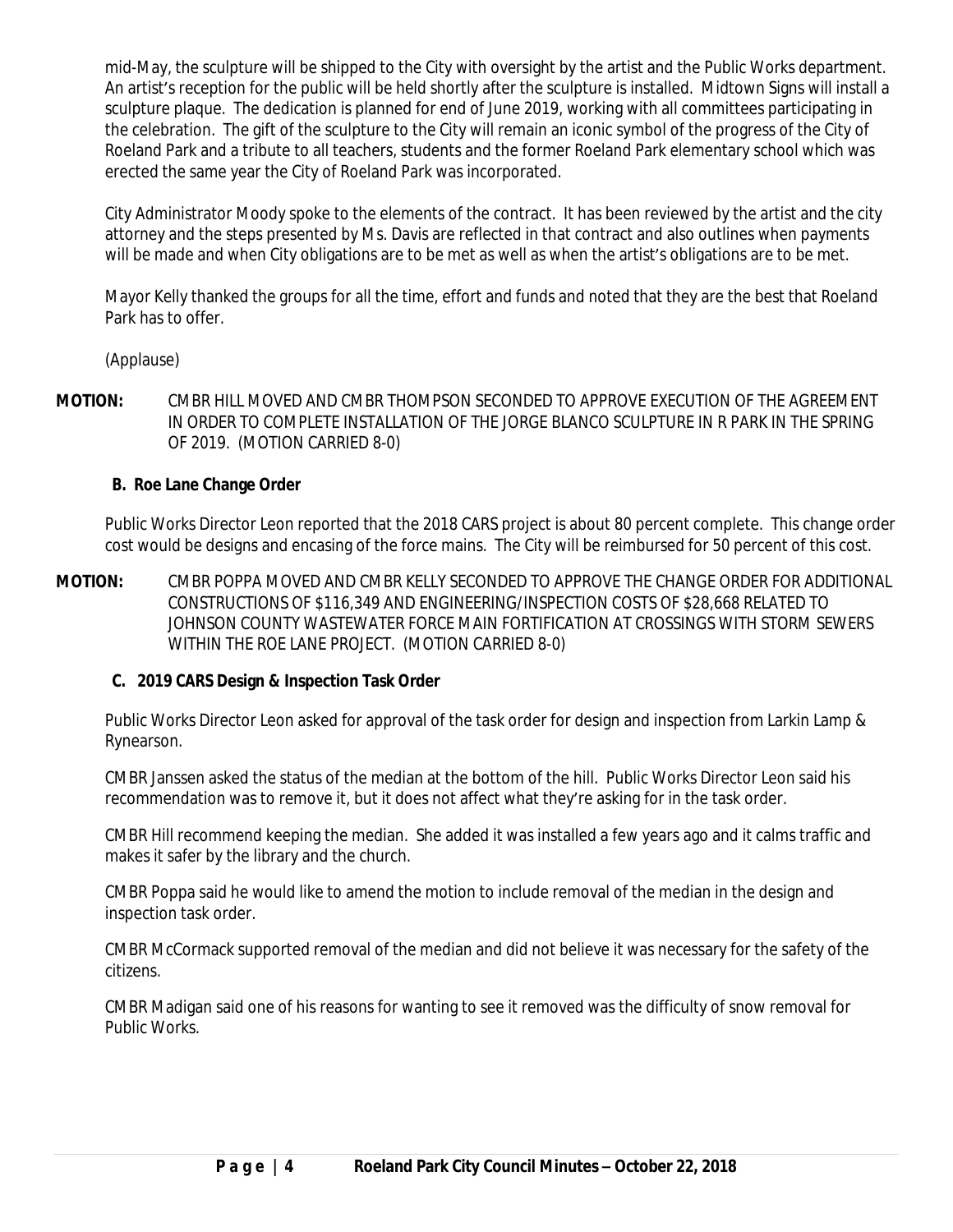**MOTION:** CMBR POPPA MOVED AND CMBR MADIGAN SECONDED TO AMEND THE MOTION TO INCLUDE REMOVAL OF THE MEDIAN IN THE TASK ORDER. (MOTION CARRIED 5-3 WITH COUNCILMEMBERS JANSSEN, HILL AND KELLY VOTING NO.)

#### **POLL THE COUNCIL**

- Fast Y Madigan Y Janssen N Hill N McCormack Y Thompson Y Kelly N Poppa Y
- **MOTION:** CMBR MCCORMACK MOVED AND CMBR THOMPSON SECONDED TO APPROVE THE LARKIN LAMP RYNEARSON TASK ORDER AS AMENDED TO INCLUDE REMOVAL OF THE MEDIAN AT A COST NOT TO EXCEED \$39,850.00. (MOTION CARRIED 7-1 WITH COUNCILMEMBER HILL VOTING NO.)

#### **D. 2019 NSRP Rosewood Street - Sidewalk Location Recommendation**

Public Works Director Leon said they were having a public meeting November 7th from 5:30 p.m. to 7:00 p.m. with the residents to talk about the sidewalk, easements needed for the construction, and the project as a whole. Staff and engineers will be available at City Hall in the conference room to meet with residents. Letters will be sent to the residents along with the easement documents. Mr. Leon also extended an invitation to the Governing Body to help them work through the residents' concerns and issues that are brought up.

City Administrator Moody added that regardless of what ward the Councilmembers represent they would like to have them all there. There will be cookies

**MOTION:** CMBR THOMPSON MOVED AND CMBR KELLY SECONDED TO ADOPT THE RECOMMENDATION FOR THE SIDEWALK CONSTRUCTION ON THE EAST SIDE OF ROSEWOOD STREET, BETWEEN 55TH & ALDER. (MOTION CARRIED 8-0)

#### **E. Purchase of Asphalt Float Attachment for Skid Loader**

Public Works Director Leon said this is a 2018 Council objective they were hoping to complete before the end of the year. This purchase will help make their street repair and prep work that they do in-house much more sufficient.

CMBR Janssen asked what the life expectancy of the equipment was on a piece of equipment such as this. Public Works Director Leon said with proper maintenance the vendor said they could get anywhere from 10-12 years of good life. They do a lot of in-house work but probably would not use this equipment as much as a larger community and overwork it, therefore, he believes they could get 15-plus years out of this.

CMBR Fast asked if there is savings by buying used equipment. Always seem to be buying new. Public Works Director Leon said looked for used, but this attachment is unique.

#### **MOTION:** CMBR JANSSEN MOVED AND CMBR FAST SECONDED TO APPROVE THE PURCHASE OF ST-200 SKIDLOADER ATTACHMENT AT A COST NOT TO EXCEED \$17,900.00. (MOTION CARRIED 8-0)

### **F. Award Contract for Public Information Officer**

Interviews were conducted by Ms. Jones-Lacy, City Clerk Bohon, CMBRS Madigan and Kelly on behalf of the Admin committee. It was unanimous that they recommend awarding the contract to Sturges Word to begin January 2, 2019. This was a 2019 budget objective. The hope is they will be able to help with branding implementation as well as further communicating the City's message to social media and helping to get the word out about Roeland Park. Their key point person is a Roeland Park resident.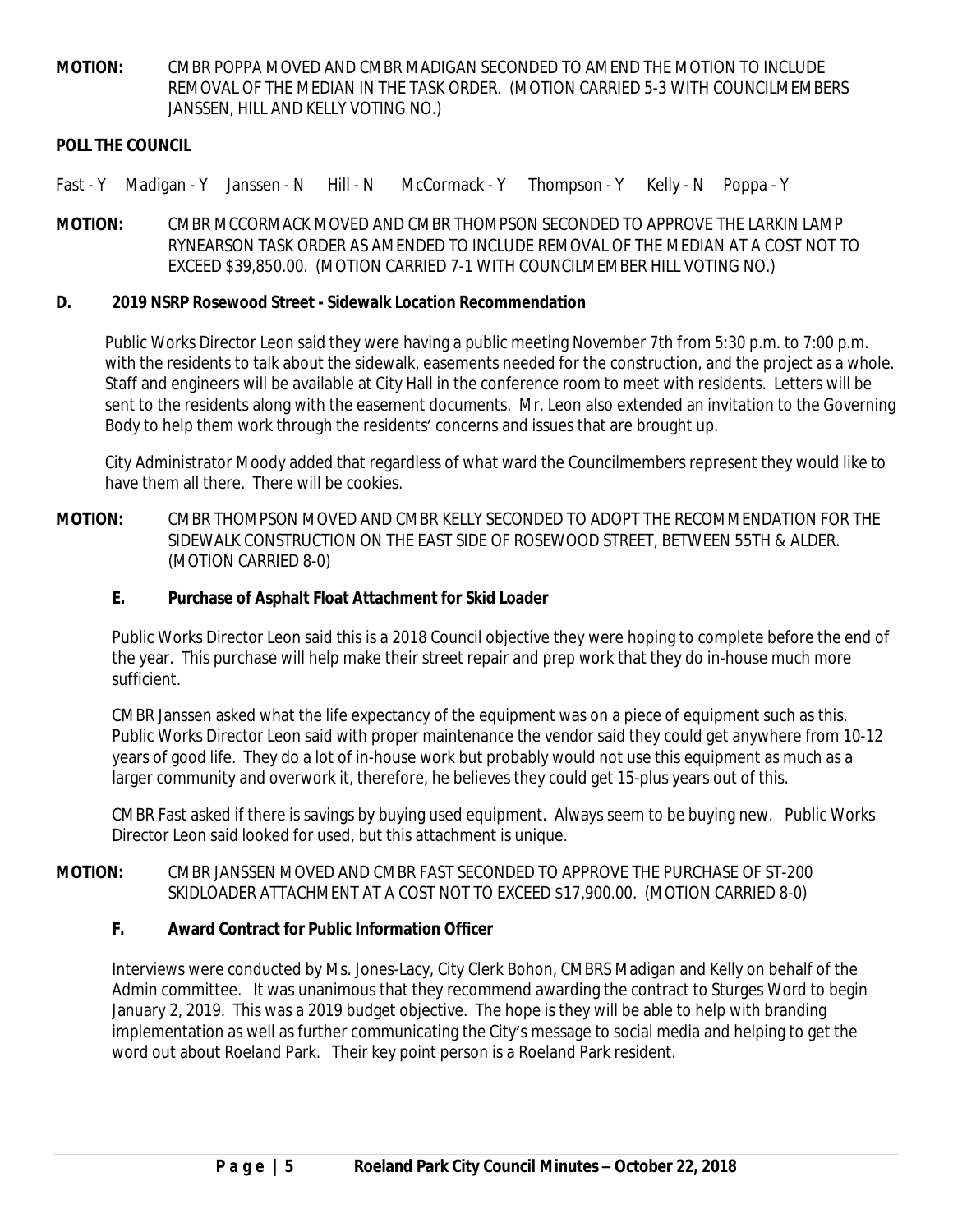**MOTION:** CMBR KELLY MOVED AND CMBR MADIGAN SECONDED TO APPROVE THE AGREEMENT WITH STURGES WORD FOR THE CITY'S PUBLIC INFORMATION OFFICER CONTRACT TO BEGIN JANUARY 2, 2019. (MOTION CARRIED 8-0)

## **G. Agreement with KCP&L for Installation of an Electric Vehicle Charging Station at City Hall**

City Administrator Moody said this station will be a dual point and will have the capability to do a quick charge on both ports at the same time. The contract is set up to where the City will pay for the energy. There is the ability to have the customer pay for the energy should they choose to at a later time.

CMBR Fast asked if they could get quarterly reports so that they can see usage of the charging stations. City Administrator Moody said he will make sure that reporting gets set up with KCP&L either monthly or quarterly.

**MOTION:** CMBR POPPA MOVED AND CMBR JANSSEN SECONDED TO ENTER INTO AN AGREEMENT WITH KCP&L TO PROVIDE AN ELECTRIC CAR CHARGING STATION AT CITY HALL. (MOTION CARRIED 8-0)

### **H. 2018 Budget Amendment**

**MOTION:** CMBR MCCORMACK MOVED AND CMBR HILL SECONDED TO APPROVE THE 2018 BUDGET AMENDMENT AS ATTACHED. (MOTION CARRIED 8-0)

# **I. City Administrator Agreement**

Mayor Kelly said this agreement is an annual agreement. The Administrative Committee has worked on an evaluation process and the Governing Body has negotiated proposed amendments to Mr. Moody's employment agreement with the City. The proposed changes are incorporated within the packet. He said they appreciate Ms. Zerger's work in helping to facilitate this process to provide amendments to the employment agreement.

CMBR Janssen clarified that his "no" vote is no reflection of Mr. Moody's performance or how great of a job he has done for the City. In fact, he ventured to say he is probably the best City Administrator Roeland Park has had. Mr. Janssen feels the current salary versus what is proposed is too much too fast and used the data that was available to him and arrived at a different salary amount.

**MOTION:** CMBR THOMPSON MOVED AND CMBR FAST SECONDED TO APPROVE THE NEW CITY ADMINISTRATOR EMPLOYMENT AGREEMENT REVISED ON OCTOBER 19, 2019, BETWEEN KEITH MOODY AND THE CITY OF ROELAND PARK. (MOTION CARRIED 7-1 WITH CMBR JANSSEN VOTING NO.)

### **J. Approve appointment of Jeff Stehney to the 47th & Mission Overlay Committee**

CMBR Janssen asked if Mr. Stehney has said anything about the empty lot that he owns. Ms. Jones-Lacy said they met last week because they are meeting there for the new merchants association that they are forming to plan a spring event. (*Ms. Jones-Lacy's comments were spoken away from the microphone*) Ms. Jones-Lacy said he will use the site in its current form for their spring merchants' association event.

CMBR Poppa said getting Mr. Stehney engaged in Roeland Park and on the Mission Overlay Committee on behalf of Roeland Park is an excellent idea and he looks forward to what he's going to be bringing to that corner.

CMBR Janssen added he will be an asset to the committee.

**MOTION:** CMBR POPPA MOVED AND CMBR HILL SECONDED TO APPROVE THE APPOINTMENT OF JEFF STEHNEY TO THE 47TH AND MISSION OVERLAY COMMITTEE. (MOTION CARRIED 8-0)

### **IX. ORDINANCES AND RESOLUTIONS**

**A. Ordinance 974: Recreational Vehicle, Boat Parking on Driveway**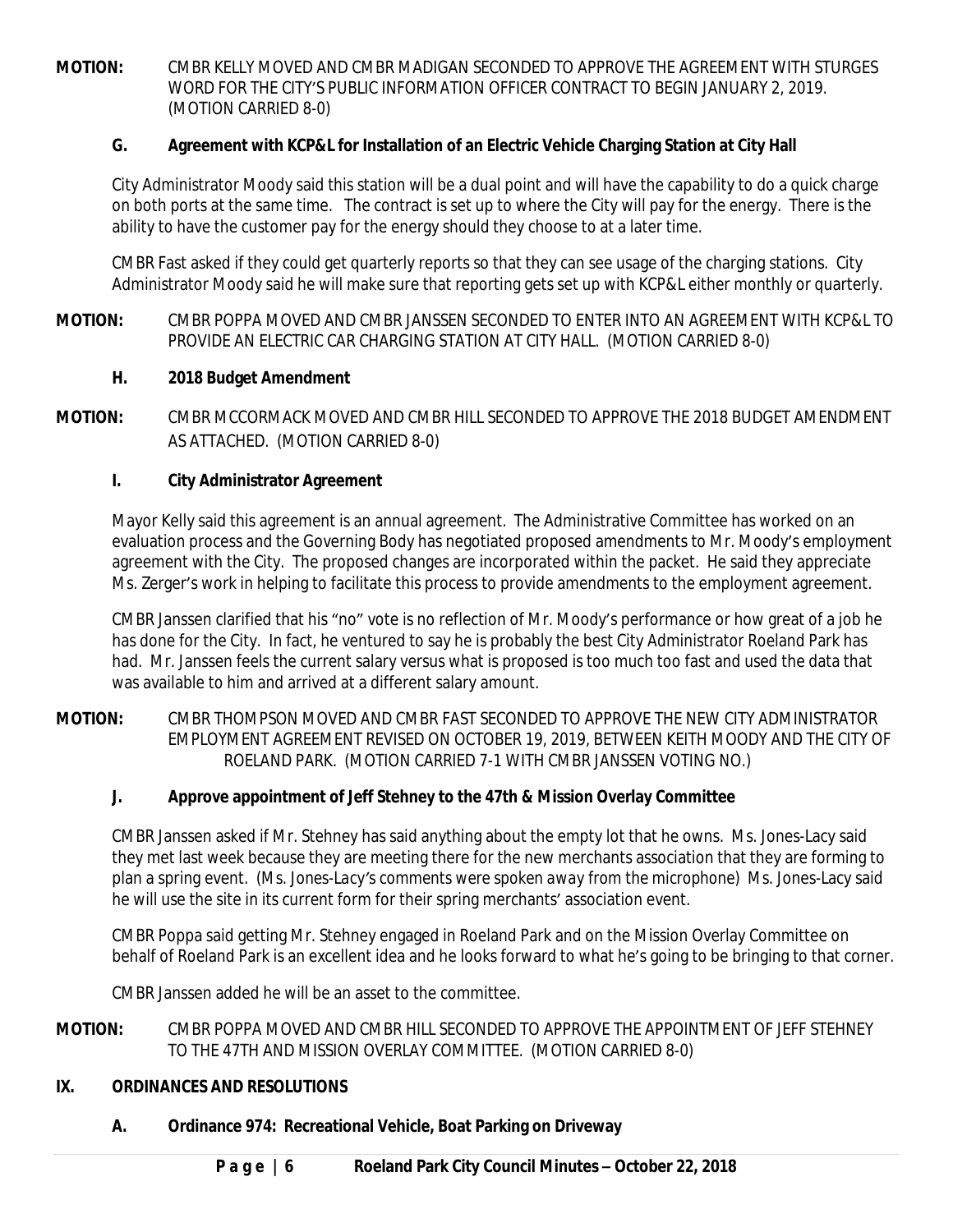The Planning Commission and staff share a recommendation to adopt amendments to the ordinance. Ms. Jones-Lacy said additional definitions were added to Chapter 16. They are talked about in the ordinance but are not defined. Added were definitions for "commercial vehicle," "motor vehicle," "recreational vehicle (RV)," and a "watercraft." These definitions have been reviewed by the City attorney who approved the language.

Also updated is 16-613 for accessory uses and structures and development standards. The first item was parking of recreational vehicles and boats in driveways. At the last meeting Council had made the recommendation to the Planning Commission to mirror Overland Park's ordinance of two 48-hour occurrences within a 30-day period that a boat or RV could sit in a driveway.

Another change is 14-214, parking in residential areas. Section A has always been confusing for staff and leaves a lot of room for interpretation. This deals with parking items in a front yard including your driveway. The list includes items such as a boat, bus, camper, mobile home, truck, passenger car, motorcycle, children's toys, and garden carts. This was changed that those can be parked in the front yard, including driveways of any lot zoned for residential use for no more than 72 hours, except as otherwise provided in 16-613, which is the section that we just updated for two 48-hour occurrences.

Section D was changed to provide for the exception for an RV to park with a guest pass to park in a driveway for no more than a period of seven days, not to exceed seven days twice per year with a permit as approved by City Administrator or designee.

One additional change is no person can park or store any recreational vehicle, attached or unattached trailer or watercraft on any residential street in the City for more than two hours between the hours of 12:01 a.m. and 6:00 a.m.

**MOTION:** CMBR KELLY MOVED AND CMBR HILL SECONDED TO TABLE THE MOTION UNTIL THEY CAN SEE A REDLINE VERSION OF THE AMENDMENTS TO ORDINANCE 974.

There was consensus to table this item until the end of the meeting while Ms. Jones-Lacy gets a redline copy.

After completing the agenda, the Governing Body came back to this discussion.

CMBR Hill 14-214(d) said in reading this it would be possible for someone to get a permit to park their RV in their driveway for a seven-day period. Ms. Jones-Lacy clarified that it's a seven-day period that would require an application. Ms. Hill would like to amend this to two days.

**MOTION:** CMBR HILL MOVED TO AMEND ORDINANCE NO. 974, SECTION 14-214(d) TO TWO DAYS VERSUS THE PROPOSED SEVEN DAY PERMIT. (THE MOTION FAILED FOR LACK OF A SECOND)

CMBR Hill said she was glad her property did not have any immediate neighbors.

CMBR Kelly said he was still confused on Item E and states you can't park a recreational vehicle, attached or unattached, or watercraft for more than two hours between the hours of 12 a.m. and 6 a.m. and it doesn't allow for permits.

Ms. Jones-Lacy said the permits are for parking an RV in the driveway and not on the street specifically.

**MOTION:** CMBR JANSSEN MOVED AND CMBR MCCORMACK SECONDED TO AMEND SUBSECTION (E) STRIKING THE WORDS "ATTACHED" AND "OR." (NEEDING A TWO-THIRDS MAJORITY, THE MOTION FAILED 4-4 WITH CMBRS FAST, MADIGAN, HILL AND POPPA VOTING NO.)

### **POLL THE COUNCIL**

FAST - N MADIGAN - N JANSSEN - Y HILL - N MCCORMACK - Y THOMPSON - Y KELLY - Y POPPA - N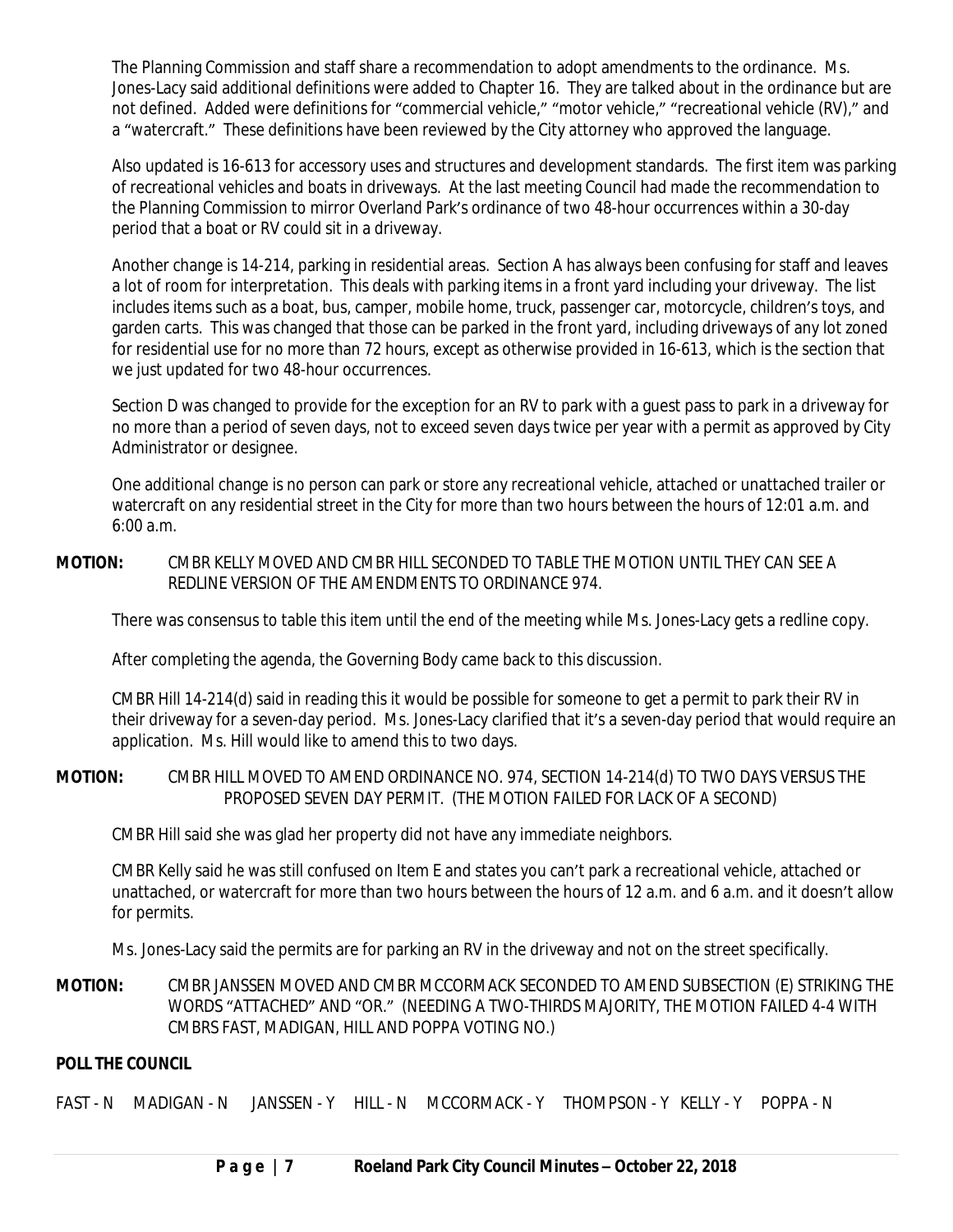Ms. Jones-Lacy said there needs to be a two-thirds majority in order to approve something that's not the recommendation of the Planning Commission.

**MOTION:** CMBR THOMPSON MOVED AND CMBR POPPA SECONDED TO ADOPT ORDINANCE NO. 974. (MOTION CARRIED 7-1 WITH CMBR HILL VOTING NO.)

# **X. WORKSHOP ITEMS**

## **XI. REPORTS OF CITY OFFICIALS**

# **A. Recap of Upcoming Events**

City Clerk Bohon gave a list of upcoming events

October 27 - DEA Drug Take Back, Saturday from 10 a.m. to 2 p.m.

October 29 - Community Forum with Police dog Rango.

November 12 - Veterans' Day will be observed and City offices will be closed.

November 22 & 23rd - Thanksgiving holiday will be observed and City offices will be closed

December 5 - Tree Lighting Ceremony at Roeland Park Community Center

December 7 - Staff Holiday Party at 6 p.m. at the Community Center

December 24 & 25 - Christmas Holiday and City offices will be closed.

CMBR Fast requested to have the Community Forum and Rango posted on Facebook to see if it would boost attendance.

# **MOTION:** CMBR FAST MOVED AND CMBR HILL SECONDED TO SPEND \$200 AS AMENDED FOR A FACEBOOK BOOST TO ADVERTISE THE COMMUNITY FORUM WITH RANGO. (MOTION CARRIED 8-0)

**MOTION:** CMBR JANSSEN MOVED AND CMBR POPPA SECONDED TO INCREASE THE FACEBOOK BOOST TO \$200. (MOTION CARRIED 8-0)

# **B. Presentation of 2019-21 Budget Document**

Ms. Jones-Lacy said there is a lot of additional information than what is normally in this document as they are applying for the GFOA budget award for the first time and there are a lot of new criteria that is mandatory for the award application materials. Ms. Jones-Lacy reviewed some of the additions that were listed in the packet.

CMBR Fast mentioned the photos that were added in the report and there was discussion of incorporating better photos on the website.

### **C. Review August Financials**

Ms. Jones-Lacy said sales tax receipts are 5.3 percent higher than August of last year and are at 2018 projections. Franchise fee collections are 7.1 percent higher than the prior year and are also above mid-year projections. Court fines are up 12.4 percent and are at mid-year projections. Revenue to the General Fund collected almost \$4.4 million and is up 7.7 percent from last August. Expenditures are 9 percent higher than last year as Public Works street work is paid for out of those funds and that were not paid out last August.